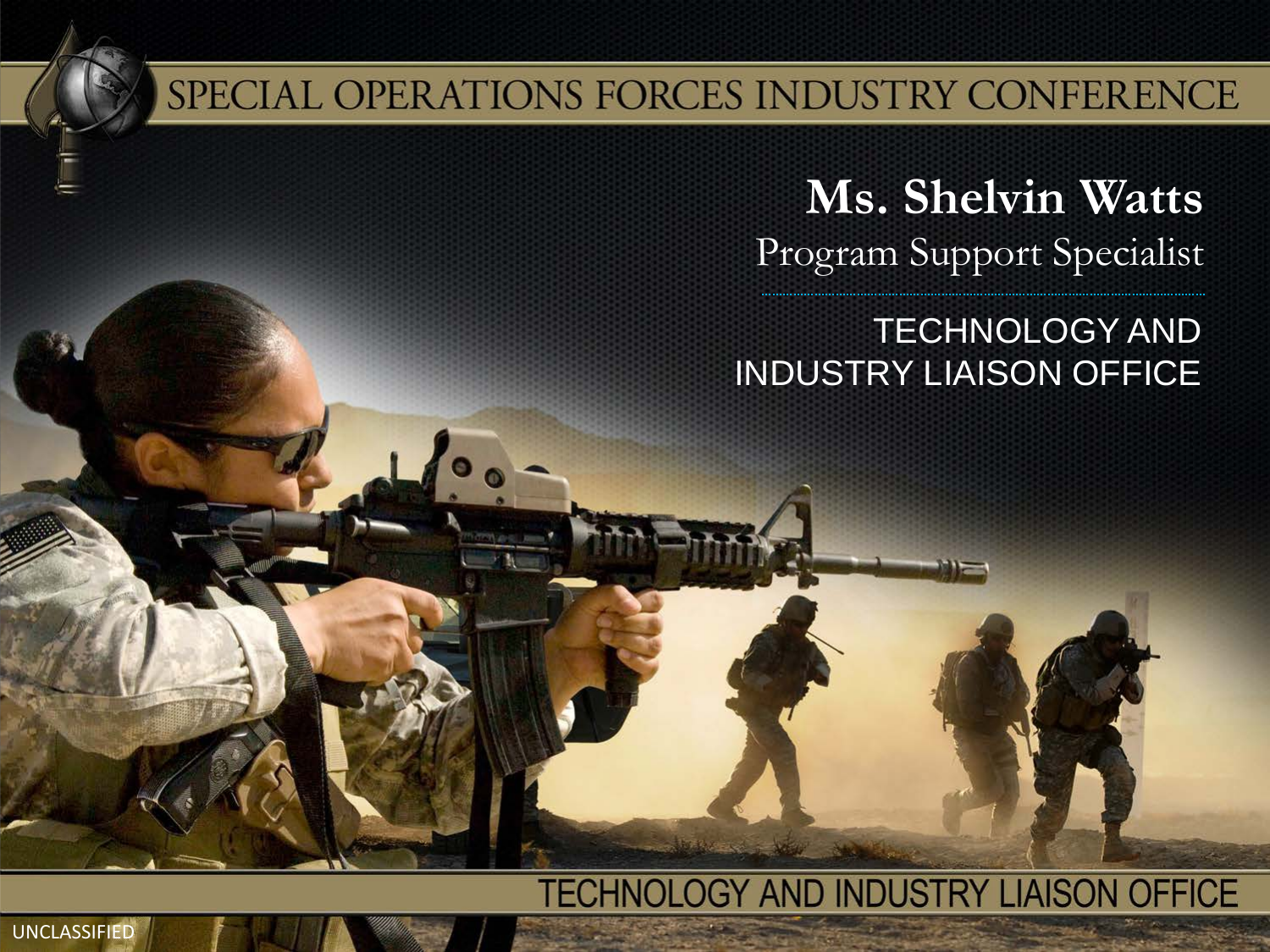# **WHAT IS THE TILO**

- The primary contact for industry, academia and OGAs to facilitate communications, connections, and collaboration of SOF capabilities, ideas, and solutions applicable HQ USSOCOM interest areas
- Lead proponents for technical discussions, demonstrations, presentations and other events to conduct market research
- Maintains data repository of contractor provided information
- Provide guidance and assistance on how to conduct business with HQ USSOCOM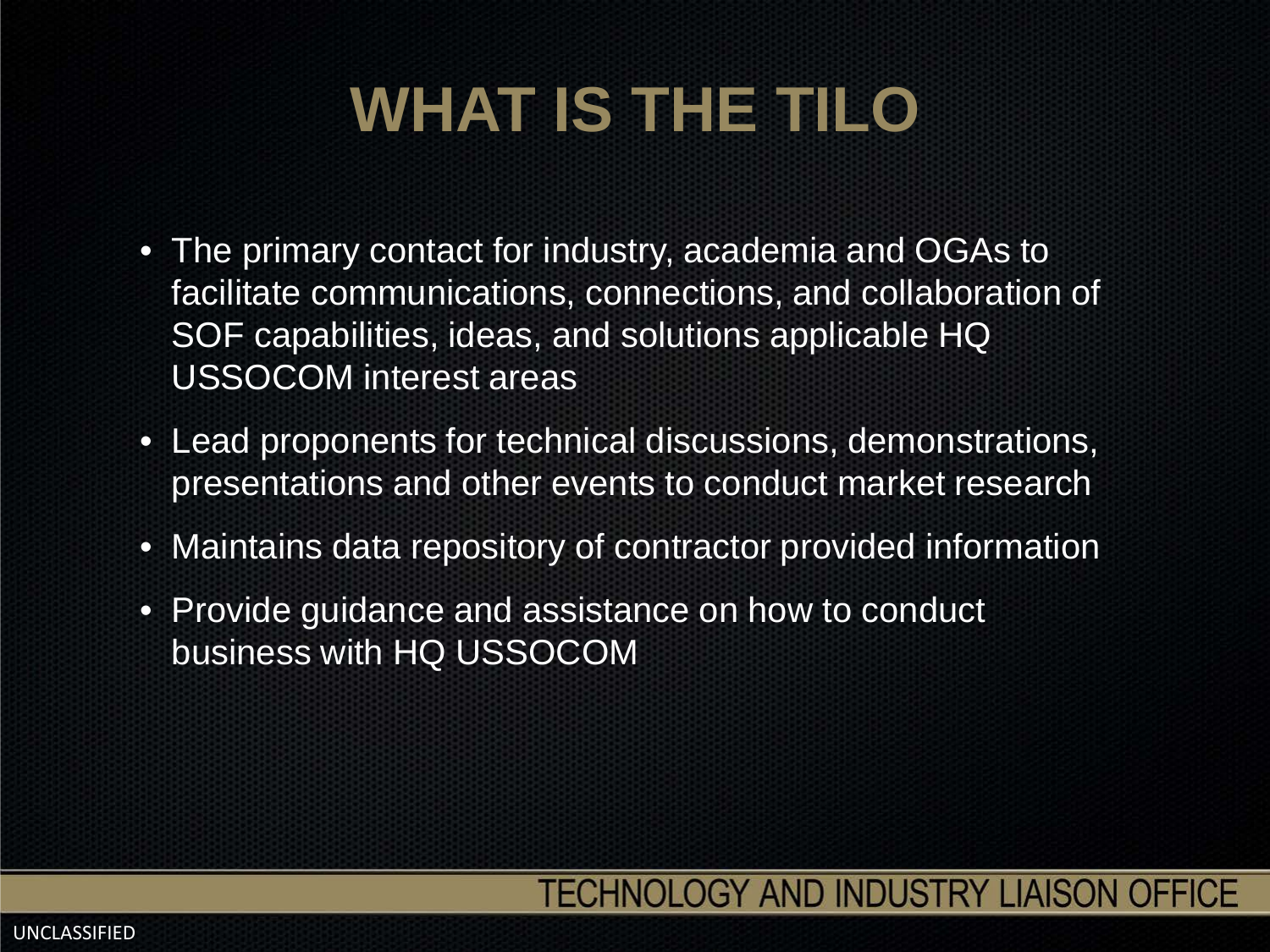### **HOW TO PROVIDE USSOCOM MY IDEAS**

http://www.socom.mil/sordac/Pages/SubmitYourIdea.aspx

- KNOW YOUR CUSTOMER! Understand the difference between "SOF Unique" and "Service Common"
- Review the Capability Areas of Interest
- Complete the online submission form
- Feedback provided from SMEs in about 30 days
- Multiple outcomes possible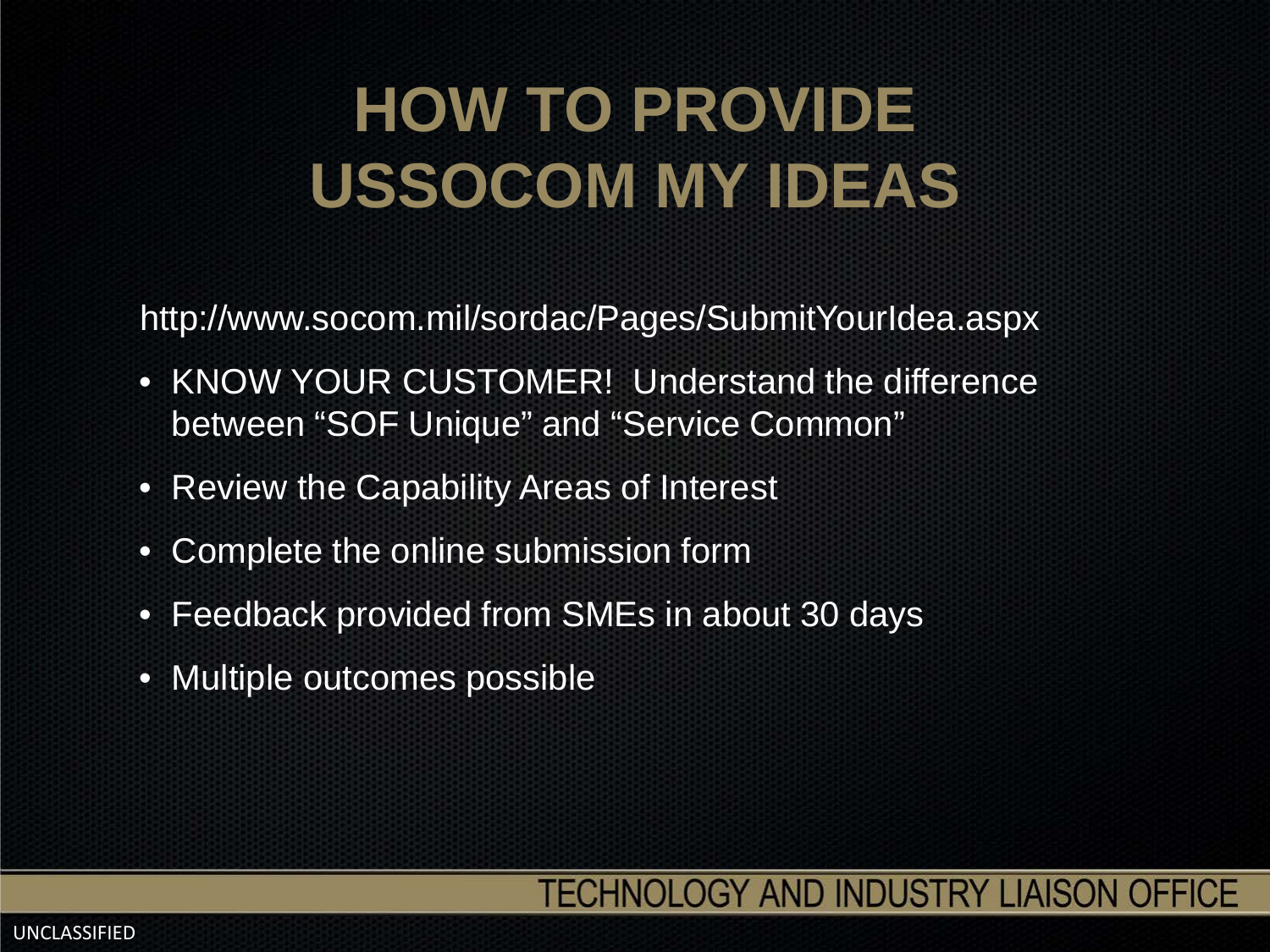# **WHAT MAKES UP A GOOD WHITE PAPER**

- No official format
- A clear, concise synopsis
- State what your value proposition is
- SWaP-C; technical specifications
- Quantify your solution
- Pictures and/or diagrams
- Innovative look at the problem set
- Government contacts you currently have that RELATE to this effort and POC
- Any testing that is planned or completed (if applicable)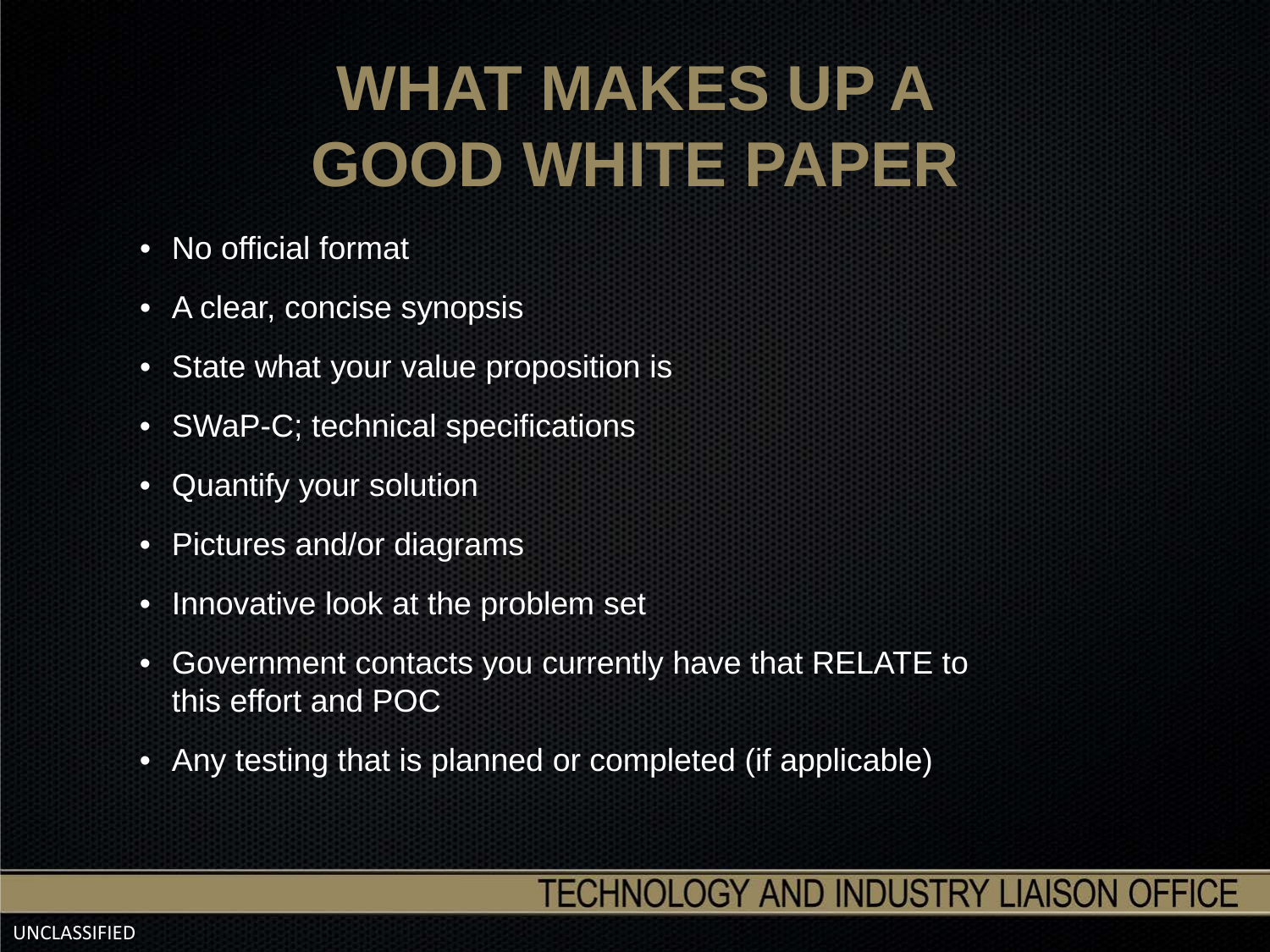# **WHAT NOT TO INCLUDE …**

- "Tell us what you need and we'll make it!"
- Generic company overview
- Your company org chart and personnel biographies
- History of the problem
- Testimonials
- Patent Information
- A list of every government contract you've ever received
- Multiple papers on the same topic in different areas of interest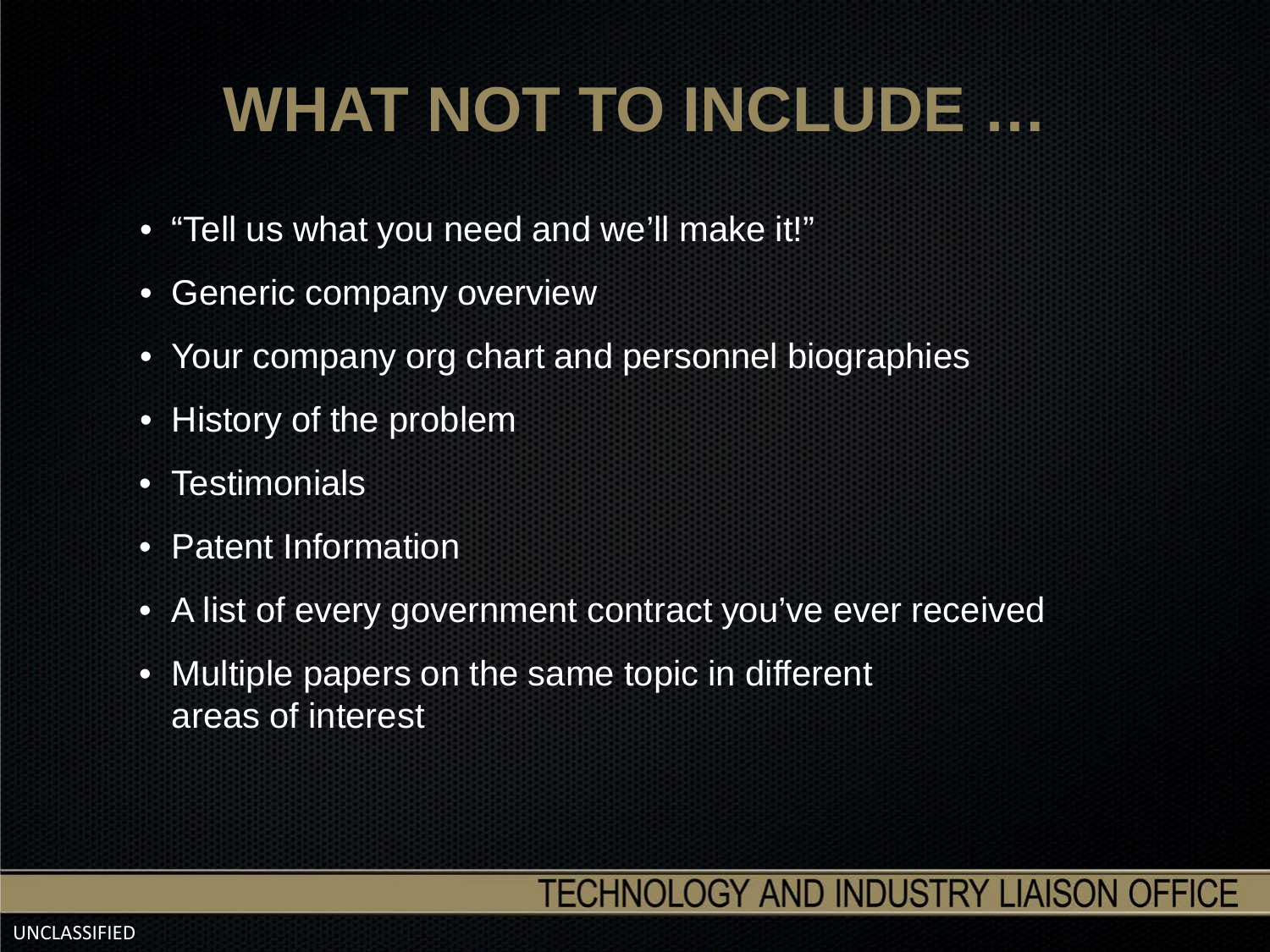# **WHAT'S THE NEXT STEP**

- It really depends...
- Meeting or demonstration
- Referral to existing contracting vehicle
- BAA, RFI, RFP
- Participation in Technical Experimentation (TE)
- Cooperative Research & Development Agreement (CRADA)
- Referral to another agency
- No interest **AT THIS TIME**
- Information is archived for two years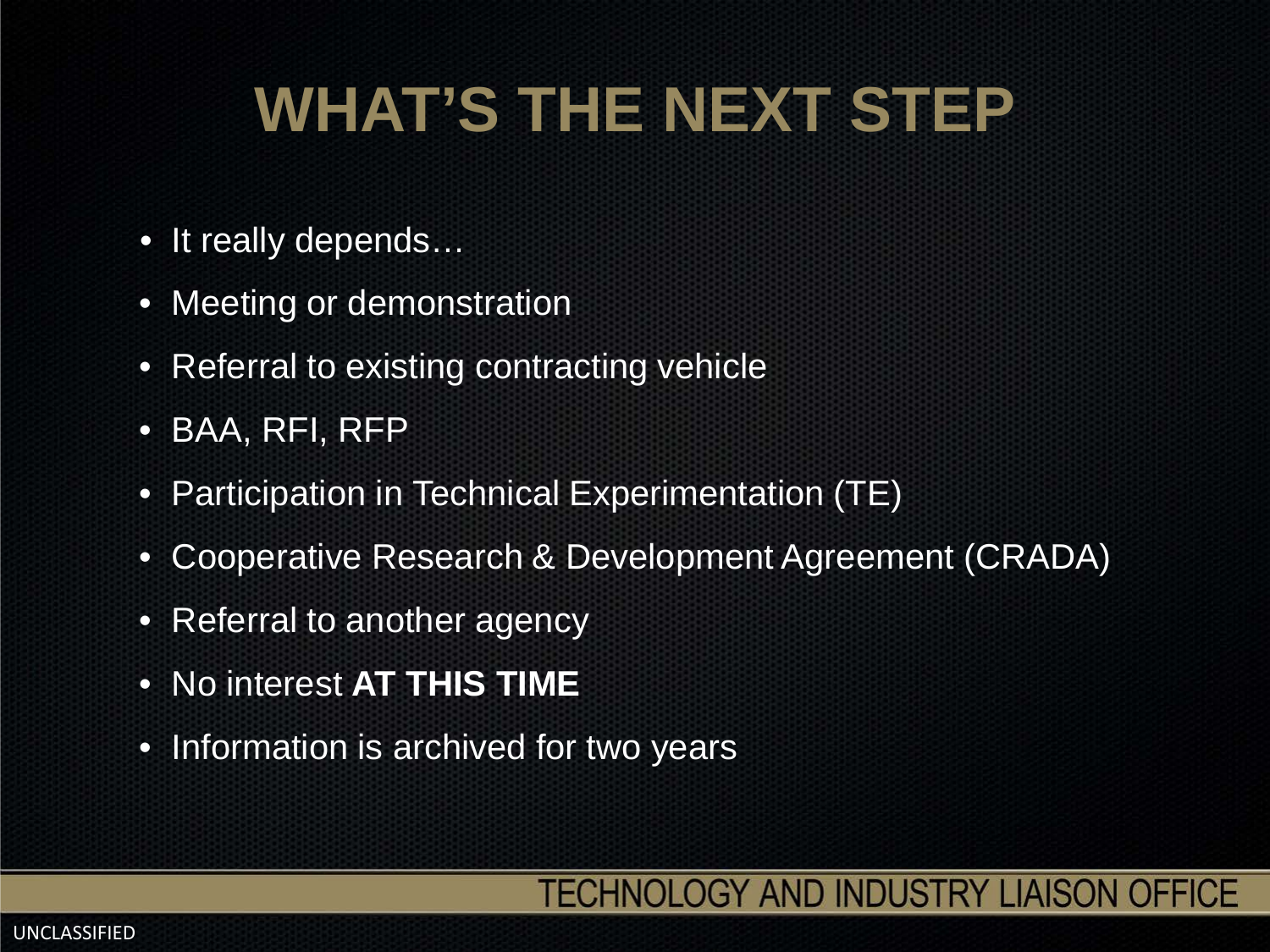### **FOOD FOR THOUGHT…**

- FY 12 783 WPs, 208 Briefings, 1524 Attendees
- FY 13 729 WPs, 273 Briefings, 1870 Attendees
- FY 14 360 WPs, 65 Briefings (As of 1 May), 310 Attendees

New areas of interest just added Seeking innovative solutions across the board